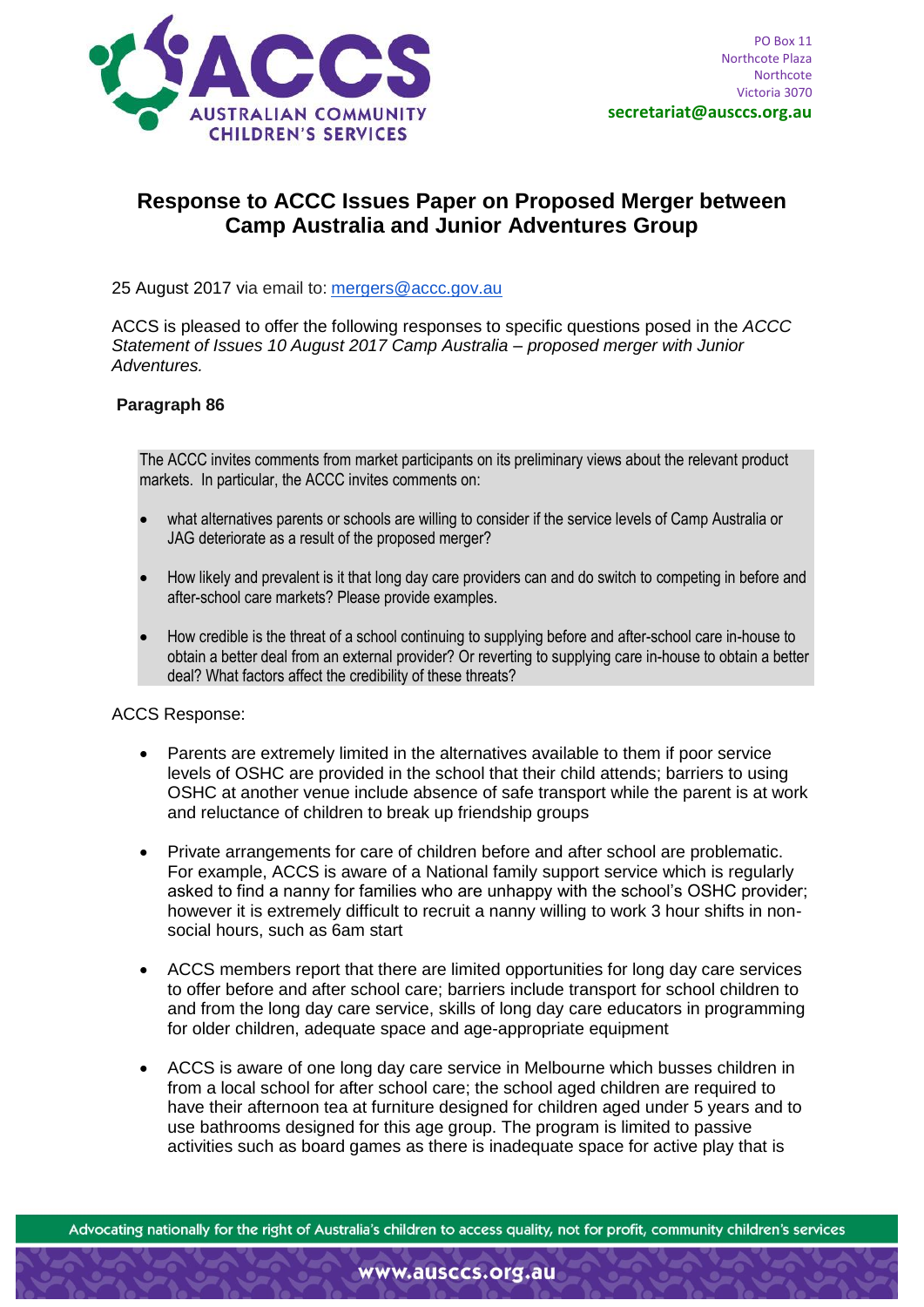

safe for children ranging from birth to 12 years. This limited range of activities is not consistent with the national framework for OSHC *My Time Our Place*

• A threat by a school Principal to keep the OSHC program in-house exerts very weak competitive discipline on an external provider like Camp Australia or JAG in negotiating contract conditions. Usually a school which starts a discussion with an external provider has already considered its options and reached a decision to outsource, as they do not recognise the value of providing a continuity of education, care and age appropriate leisure activities from the school program through to the OSHC program

### **Paragraph 139**

The ACCC invites comments on: the nature and height of any barriers to expansion and entry in the markets for OSHC; and whether there are particular providers in the industry whose experiences and progress illustrate the nature and height of any barriers to expansion or entry.

In particular, the ACCC invites comments on:

- What desire and ability do operators of single-site services have to expand? Please provide examples.
- What marketing channels are most important to entry and expansion and why? What are the relative positions of Camp Australia, JAG and their competitors in these channels? Compared with these most important channels, what other ones are available and how do they compare in, for example, cost and return on investment?
- Single-site OSHC services are unlikely to expand; their operational model is designed for delivery on a single site and usually would require significant change to enable expansion to multiple sites
- There are additional challenges for non-profit providers to expand given the uneven tax benefits available to for-profit providers, including the tax deduction benefits available for the for-profit sector. For example, the for-profit sector is able to, and does, run many operating costs of their childcare business operations as tax deductions, including phones, cars, a variety of mobile devices and tablets, and home computers. In addition, they can raise finance (capital and operational) through loans and overdrafts (again tax deductable) through their governance structures. Not-for-profit services do not enjoy any of these benefits, and cannot raise capital easily due to the governance structures of an association with limited and dispersed personal liability. Financial institutions are not willing to lend money to these types of governance entities.
- The main marketing channels for entry and expansion in provision of OSHC are directly to the decision-makers in schools – School Principals, Administrators and ultimately school councils usually through their state and national associations. Camp Australia has a significant advantage over smaller OSHC providers in its capacity to fund exclusive sponsorship deals with professional associations that enable direct marketing of their services and often block marketing by competitors, for example with exclusive rights to a marketing presence at a state or national conference. See <https://www.campaustralia.com.au/Principals/IndustryAlliance> for information on the nationwide reach of these partnerships with government, Catholic, Lutheran and other school systems in every state and territory.